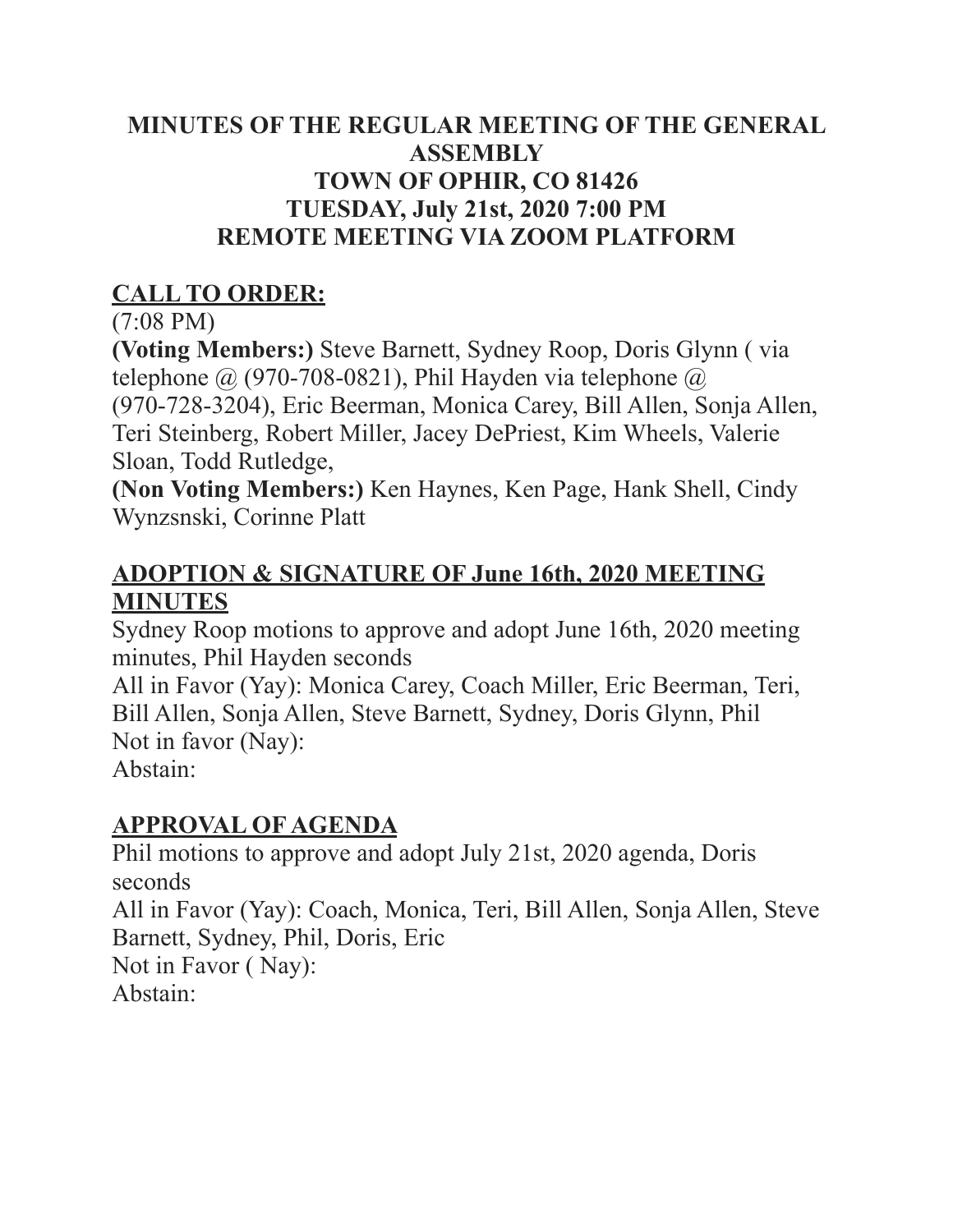### **BUSINESS ITEMS**

- A. **COVID-19 Update:** The state issued a mandatory mask order in public places. To enter any public buildings you are required to wear a mask. Masks are required to enter the trash building. Remind your neighbors to kindly wear their masks when in the trash building. Pursue further mask orders in Ophir?
- B. **Second Reading and Motion to Approve Ordinance 2020-2: Town of Ophir Drone Policies, Encouraging Safe Uses of UAS While Addressing Accountability:** This Ordinance is not ready for 2nd Reading at tonight's meeting. Steve Johnson, the town attorney, made some suggestions and edits. The Ophir Municipal Code, Ordinance 1974-1 does not delegate authority to the Town Manager the power of rule making or enforcement. This Ordinance would allow for the Town Manager to create the rules and enforce drone use in the Town of Ophir. The Ordinance is not ready for adoption and needs further attention. Corinne motions to take to staff meeting for further review, Phil seconds

 Yay: Eric, Syd, Teri, Bill, Steven, Jacey, Doris, Nay:

Abstain: Monica, Coach, Valerie, Phil

- **C. Public Service Announcement in regards to the Trash Building:**  Ken presents a guideline on how to use the trash building properly. There have been incidences where trash and recycling has been disposed of improperly. Please crush your aluminum cans and break down your cardboard boxes. There is a new "small home projects" dumpster that is outside and available for residents to dump their small projects construction debris for a fee. Please, no household waste in this dumpster as to not entice the bears. This guideline will be sent out as an email and a mailed paper copy to everyone who has a trash account. This guideline will also be available on the town's website.
- D. **Town of Ophir Forest Fire Evacuation Exercise:** The town is working with San Miguel County to get this going. Tentative date of the exercise is September 19th.
- E. **Discussion on matching grant for Werner Infiltration System:** In 2019, the Town of Ophir was awarded a grant from Southwestern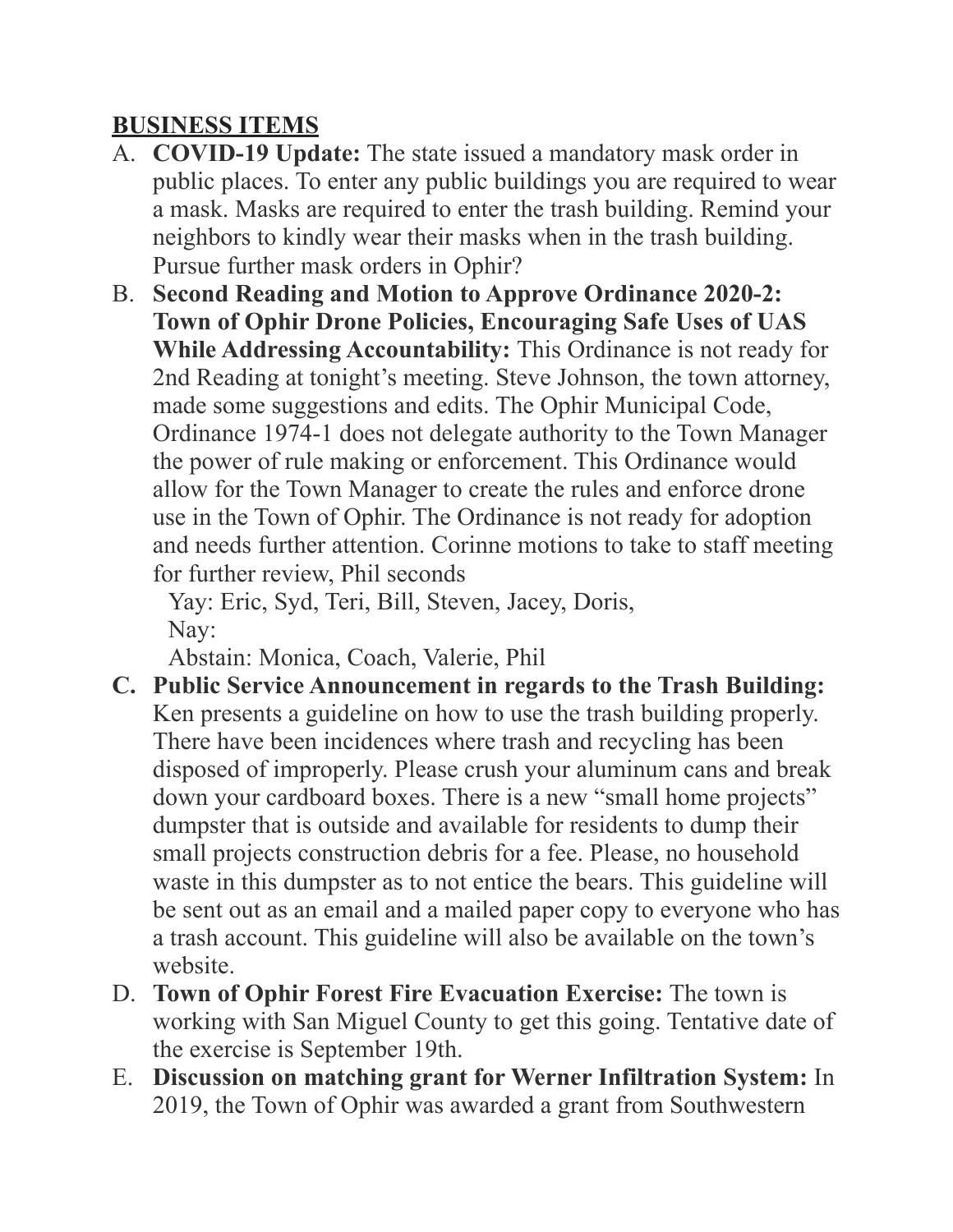Conservation District of up to \$51,000 to replace the Werner Infiltration Water System. They will match up to \$51,000 to complete the project. Ken is starting the discussion on whether to pull from reserves from Enterprise Fund to match grant? In discussion with contractor, Ground Pounders, there is not a firm number yet for the project. The projected cost is less than \$102,000. This grant would be a potential \$51,000 towards that plus any match. Potential match funding ideas? Ken believes we may need to consider an Ordinance to use Reserves to match grant. The SCD allowed the grant to pass from 2019 into 2020, Ken has not requested to allow this grant to continue into 2021. There is discussion on what the next step should be. Corinne would like to see a cost estimate before the GA motions on how to match the grant. The grant expiration is for year 2020, but Ken will reach out and see if its something we can carry it on to 2021.

- **F. Discussion of location for Community Greenhouse:** Jacey DePreist leads the conversation. In the spring there was a grant opportunity for a greenhouse, which in turn made the OSRC realize a location for a community greenhouse is needed before applying for a grant. There is a discussion amongst the GA of potential spots. The OSRC will look at different block and lot numbers, present these locations to P&Z and OEC for review. OEC & P&Z will then bring their recommendations to the GA. The idea of a short community survey is also recommended.
- **G. Discussion of removal of Eagle's Cabin on Town-owned property:** A resident brought up concerns about the hot tub cabin and Eagle's Cabin and felt that these cabins present safety and health hazards. The Town could put out a request of proposal out for destruction and removal of Eagle's Cabin, including revegetation. Ken is looking into condemning the hot tub cabin, and who would be responsible for removing the cabin. This cabin is not on town owned property. It is on property owned by a company called, "United". In order to access the Eagle Cabin, the Town will need to work with the Barnett residency. The town owns an easement that goes through the Barnett property to access the land. \*Revised minutes to include Eric Beerman's comments and additional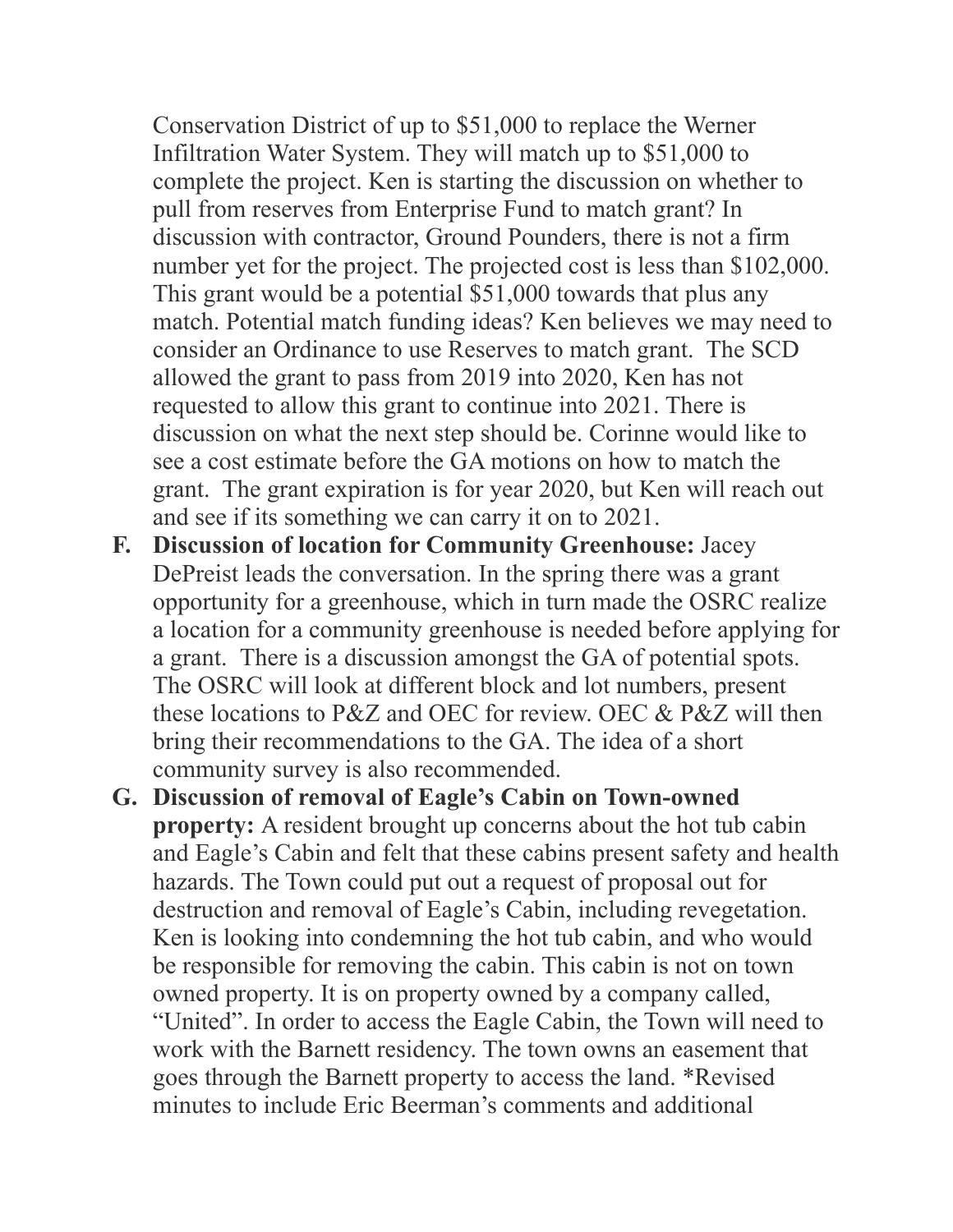information. Eric Beerman is under the impression from a GA meeting 10 years ago that this easement is public and would like this to be reaffirmed by the Town that the public has the right to travel the easement to access the town owned property. Ken has researched this issue since he became Town Manager and he confirms that the easement is for Town of Ophir to access it's property. The easement is not open to public access use. Eric would like the town to revisit the issue and to give Ophir residents a better understanding of this easement and what is and isn't allowable. Steve the town attorney will need to review these documents.<sup>\*</sup> This is not a voting item at this meeting, just a discussion. Ken will put out a bid of proposals to see what the cost to remove the cabin would be. Town staff will continue to work on this subject and bring it to the August GA.

**H. Discussion of Board of County Commissioners Meeting, July 22nd, 2020 "All Things Ophir"-** The meeting is at 10:20AM on July 22nd. If there is anything that anyone would like for Ken to share, please email him your comments tonight or tomorrow morning.

## **5. STAFF REPORTS**

**Town Manager** (Ken Haynes): Ken is working on the results from Ordinance 1979-1, Vacating Portions of Alleys and Roadways. A few of the alleys and roadways on the north side of West Ophir were vacated in 1979. The road is split up with the adjacent property owner. This was never replated or filed with the County as required. Ken and Steve are working on this. If anyone would like paper copies of documents prior to GA meetings, please reach out to Sydney and she will get those to you. Sydney is working on the "last mile" project of the Broadband. Ken will be grading Porphyry in West Ophir.

**Town Mayor** (Corinne Platt): Forest Service and the Division of Mining and Reclamation are going to be doing a project involving 3 adit closures. Ophir is being looked at for "Outstanding Waters" designated for Waterfall Canyon, this would give Ophir another layer of protection in waterfall creek. There has been increased hiker traffic in all around Ophir. The Waterfall loop is now on Mountain Club's website. Corinne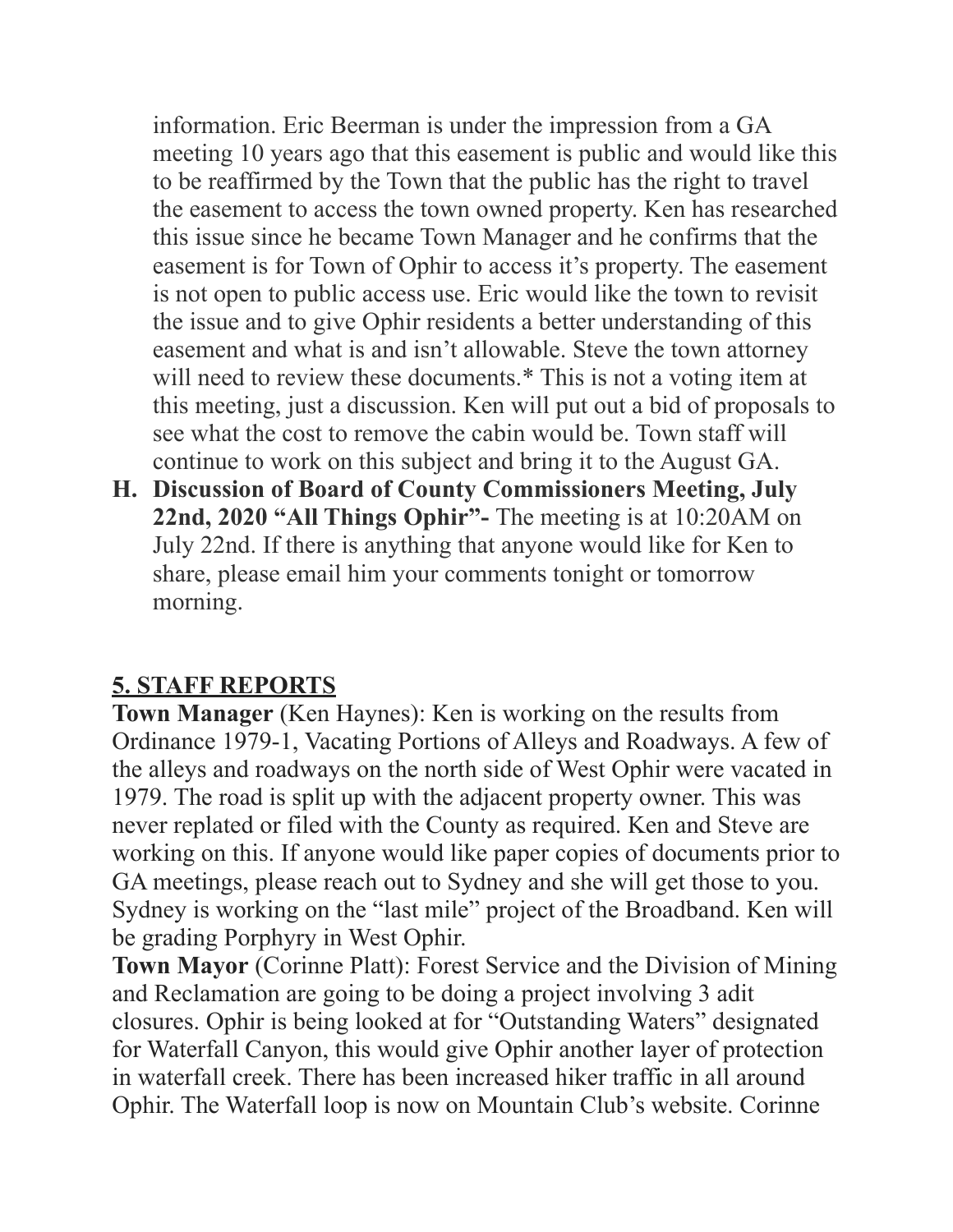would like to see signs at both entrances of Waterfall, asking people to pack it in and pack it out, please don't leave your toilet paper, and that this is our water source. "Leave No Trace" signs and "This is our water source" signs. The idea of putting up signs is well received.

**Town Clerk**( Sydney Roop): I have been researching the legality of moving to a remote only GA platform, as requested by GA members at one of the last GA meetings. This would be a change in our Home Rule Charter. I have read where towns are putting in place remote meetings as a way to hold meetings in an emergency as declared by the mayor. I have not found anything where towns are moving to a remote meeting only platform. While under our Declaration of Emergency due to COVID, and for the foreseeable future, the town is planning to hold their meeting remotely. I am working on a Resolution that lines out our remote meetings policies while under our Emergency Declaration. I will be bringing this to town staff.

**Ophir Environmental Chairperson** (Monica Carey): The OEC is busy with topics already discussed during the meeting. Monica will be presenting some projects to the GA once they are in a more completed form. Monica requests that anyone that is hiking, if you notice an adit closure that is in disrepair, please take a photo and ideally a GPS coordinate and send that to Monica. Toadflax is blooming! Pull it! **Planning and Zoning Chairperson** ( Valerie Sloan): N/A. **Cindy Wynzsnski** (Treasurer): The first ACH batches for water and trash went through, everything went smooth! The money went into the right accounts.

#### **6. NEW BUSINESS**

Sydney has a quick new business. The Town is beginning to research the "last mile" project of the broadband. I met with Natalie and Brian Morgan from the BB committee when the Town was implementing the "middle mile" project of the broadband. Initial thoughts from that meeting such as Ophir will most likely not be eligible for a DORA grant. Communities must be considered "unserved" with their BB service in order to receive these funds. This project will most likely be an out of pocket expense for the Town. First Steps: Getting some ballpark estimates for designs for the underground fiber network. This will help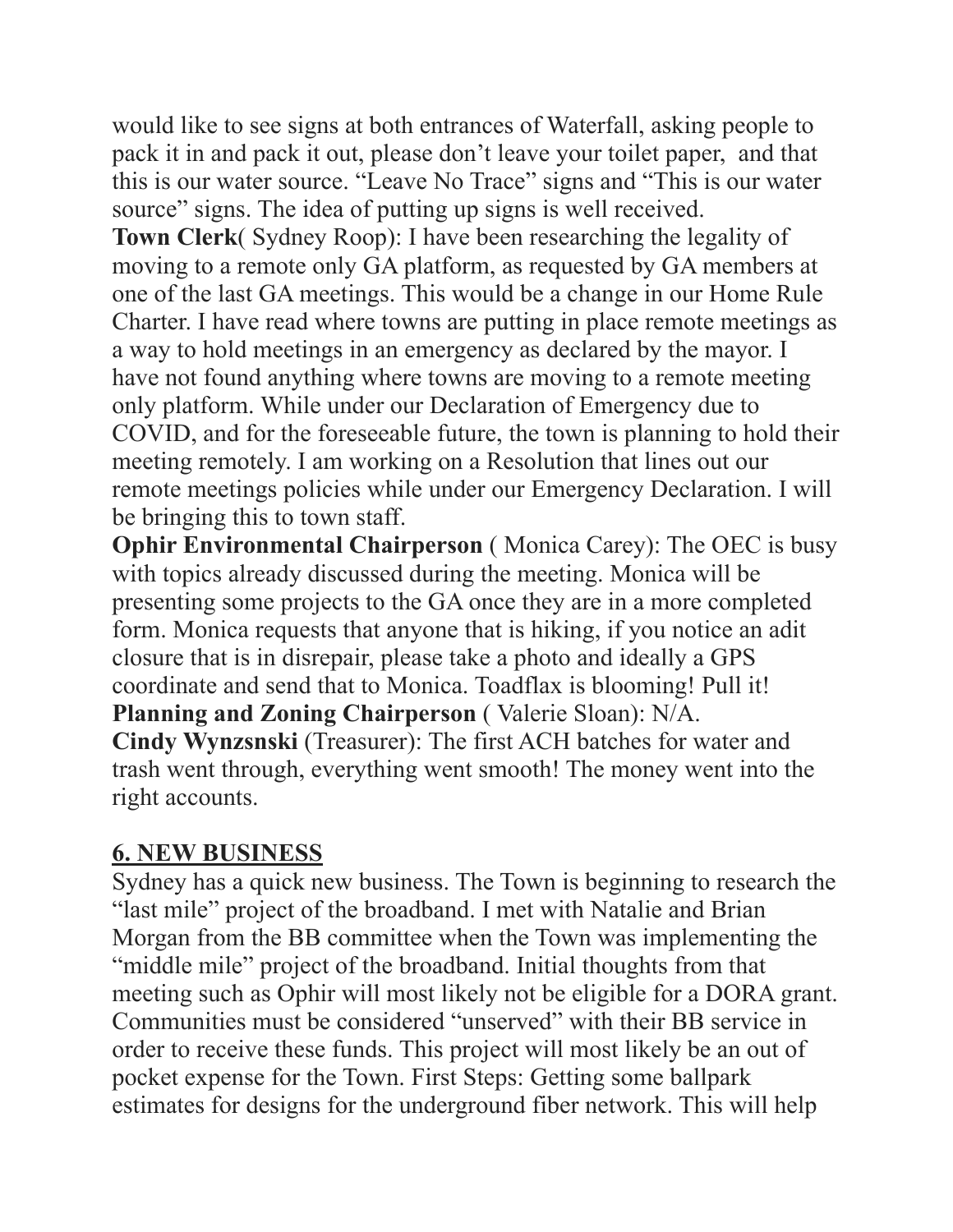the Town get a scope of cost of this project. Broadband will be an agenda item, as a discussion, at the August GA. Please email me any opinions, thoughts, discussion as it relates to broadband. Contract with Visionary is up in April 2022, a decision needs to be made on how to move forward in October 2021.

Phil brings up Ophir voter registration. Can registered Ophir voters who are physically not in Ophir cast a vote at remote zoom meetings? As Ordinance 1997-2 reads, if you leave Ophir for temporary purposes with the intention to return then you do not lose your voter registration with the Town. Does that mean you can cast a vote remotely if you are not physically in Ophir? Sydney will continue to research this. Ken has new business that a resident has made a request by a resident to potentially utilize Town Hall as a School Building. This is in initial discussions. Ken has reached out to the Telluride School District and the County Health about this in regard to help, details, thoughts, etc. The biggest aspect is how that would affect Town Hall functions. Sydney and Ken both work in the building on a daily basis. This item is

# **7. ADJOURN**

currently working.

Phil motions to adjourn, Corinne seconds In Favor (Yay): Monica, Phil, Eric, Syd, Bill, Steven, Kim, Doris Not in Favor (Nay): Abstain:

Meeting adjourns at 9:14PM

 $9/16/2020$ 

Town Clerk, Sydney Roop Date

9/16/2020

 $\mathcal{L}_\text{max}$  , and the contract of the contract of the contract of the contract of the contract of the contract of the contract of the contract of the contract of the contract of the contract of the contract of the contr Mayor, Corinne Platt Date